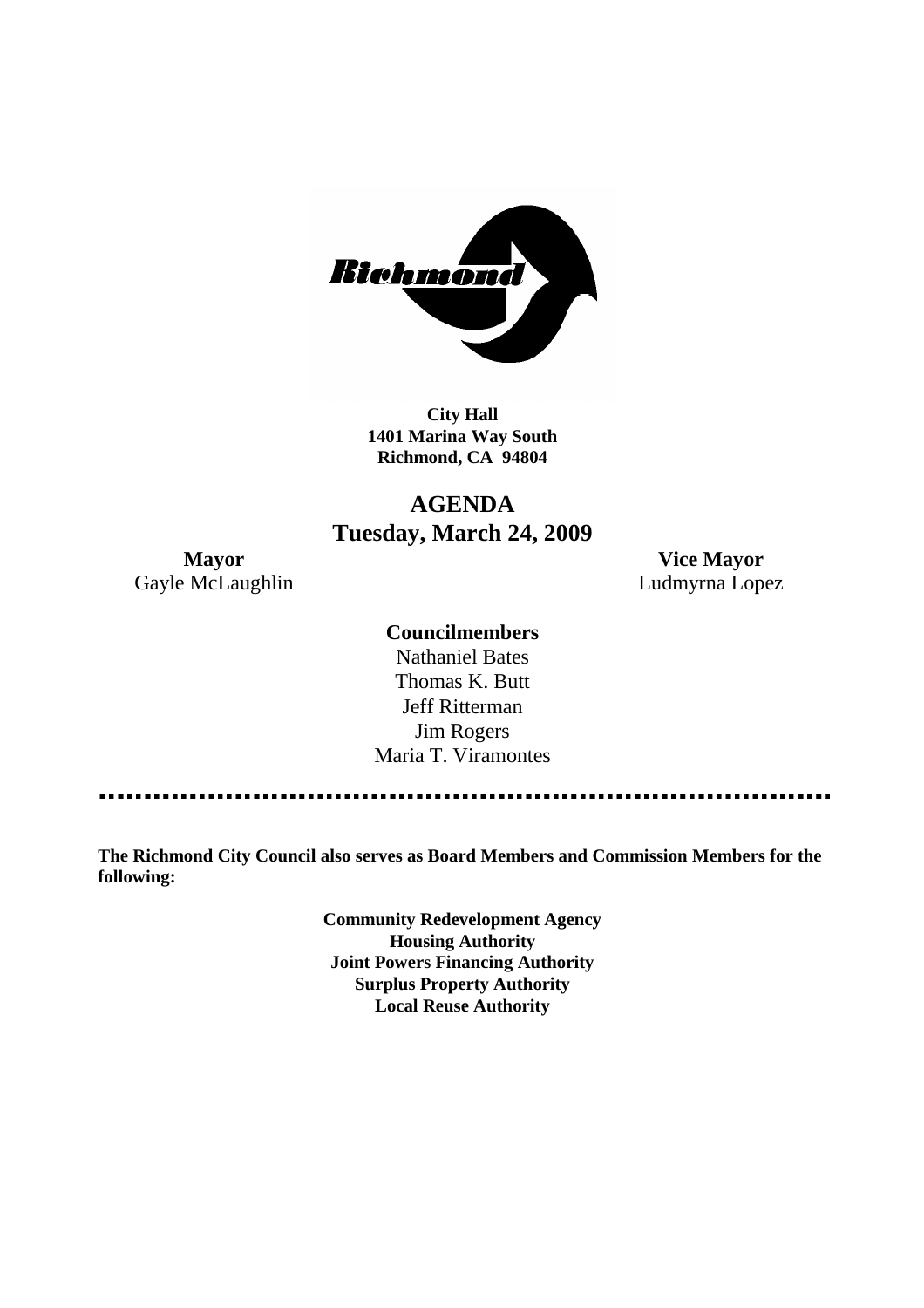# **MEETING PROCEDURES**

The City of Richmond encourages community participation at its City Council meetings and has established procedures that are intended to accommodate public input in a timely and time-sensitive way. As a courtesy to all members of the public who wish to participate in City Council meetings, please observe the following procedures:

**PUBLIC COMMENT ON AGENDA ITEMS:** Anyone who desires to address the City Council on items appearing on the agenda must complete and file a pink speaker's card with the City Clerk **prior** to the City Council's consideration of the item. Once the City Clerk has announced the item and discussion has commenced, no person shall be permitted to speak on the item other than those persons who have submitted their names to the City Clerk. Your name will be called when the item is announced for discussion. **Each speaker will be allowed TWO (2) MINUTES to address the City Council on NON-PUBLIC HEARING items listed on the agenda.**

**OPEN FORUM FOR PUBLIC COMMENT:** Individuals who would like to address the City Council on matters not listed on the agenda or on **Presentations, Proclamations and Commendations, Report from the City Attorney, or Reports of Officers** may do so under Open Forum. All speakers must complete and file a pink speaker's card with the City Clerk **prior** to the commencement of Open Forum. **The amount of time allotted to individual speakers shall be determined based on the number of persons requesting to speak during this item. The time allocation for each speaker will be as follows: 15 or fewer speakers, a maximum of 2 minutes; 16 to 24 speakers, a maximum of 1 and one-half minutes; and 25 or more speakers, a maximum of 1 minute.**

#### **SPEAKERS ARE REQUESTED TO OCCUPY THE RESERVED SEATS IN THE FRONT ROW BEHIND THE SPEAKER'S PODIUM AS THEIR NAME IS ANNOUNCED BY THE CITY CLERK.**

**CONSENT CALENDAR:** Consent Calendar items are considered routine and will be enacted, approved or adopted by one motion unless a request for removal for discussion or explanation is received from the audience or the City Council. A member of the audience requesting to remove an item from the Consent Calendar must complete and file a speaker's card with the City Clerk **prior to the City Council's consideration of Item C, Agenda Review.** An item removed from the Consent Calendar may be placed anywhere on the agenda following the City Council's agenda review.

*The City Council's adopted Rules of Procedure recognize that debate on policy is healthy; debate on personalities is not. The Chairperson has the right and obligation to cut off discussion that is too personal, too loud, or too crude.*

**\*\*\*\*\*\*\*\*\*\*\*\*\*\*\*\*\*\*\*\*\*\*\*\*\*\*\*\*\*\*\*\*\*\*\*\*\*\*\*\*\*\*\*\*\*\*\*\*\*\*\*\*\*\*\*\*\*\***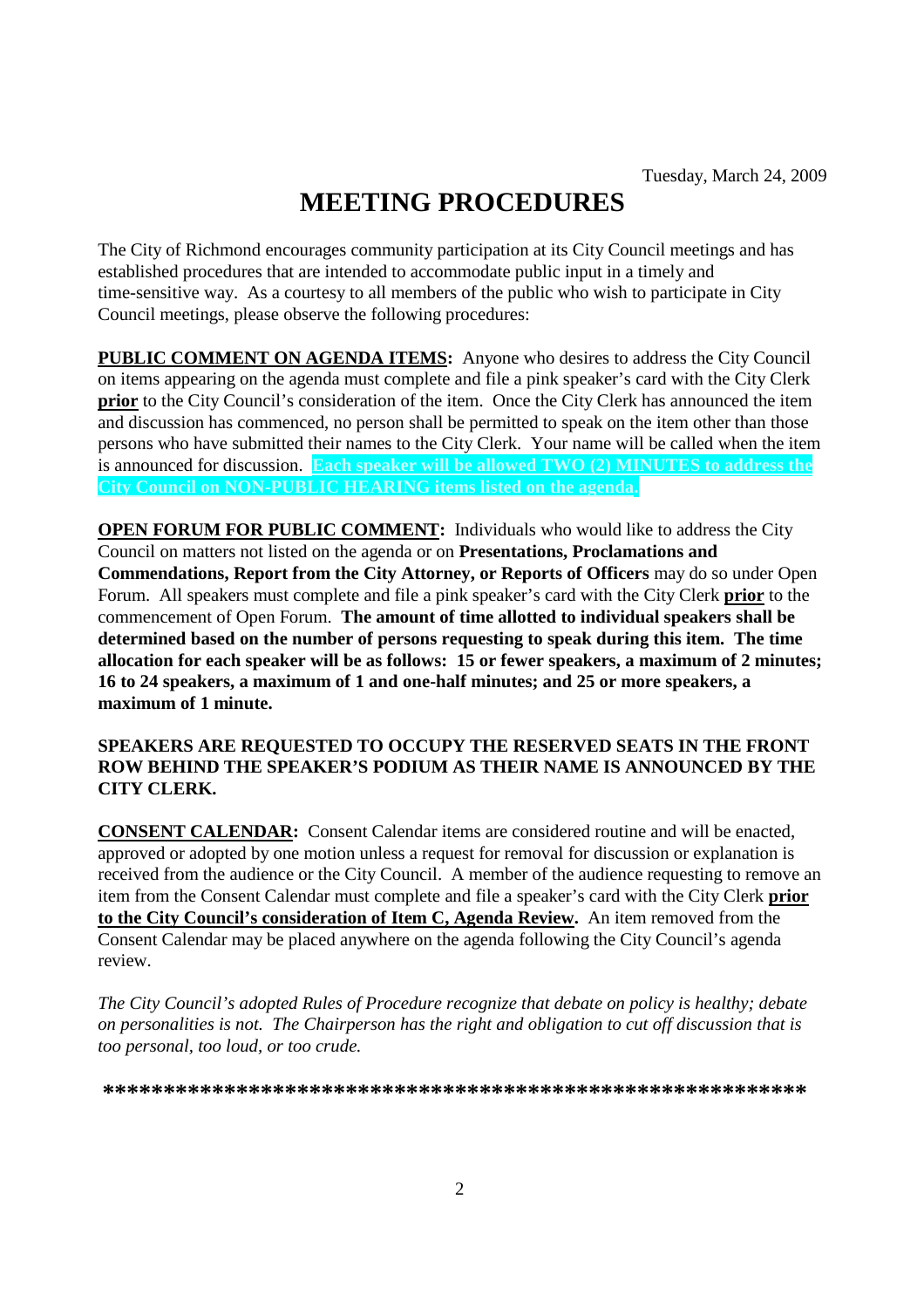Tuesday, March 24, 2009

# **EVENING OPEN SESSION**

5:00 p.m.

## **A. ROLL CALL**

### **B. PUBLIC COMMENT**

### **C. ADJOURN TO CLOSED SESSION**

# **CLOSED SESSION**

#### Shimada Room of City Hall

### **A. CITY COUNCIL**

#### **A-1.** CONFERENCE WITH LEGAL COUNSEL - EXISTING LITIGATION (Subdivision [a] of Government Code Section 54956.9):

Arm vs. City of Richmond

**\*\*\*\*\*\*\*\*\*\*\*\*\*\*\*\*\*\*\*\*\*\*\*\*\*\*\*\*\*\*\*\*\*\*\*\*\*\*\*\*\*\*\*\*\*\*\*\*\*\*\*\*\*\*\*\*\*\*\***

# **Presentation of Five-Year Strategic Plan, 2009-2014**

#### 5:30 p.m.

**\*\*\*\*\*\*\*\*\*\*\*\*\*\*\*\*\*\*\*\*\*\*\*\*\*\*\*\*\*\*\*\*\*\*\*\*\*\*\*\*\*\*\*\*\*\*\*\*\*\*\*\*\*\*\*\*\*\*\***

# **CITY COUNCIL**

7:00 p.m.

#### **PLEDGE TO THE FLAG**

- **A. ROLL CALL**
- **B. STATEMENT OF CONFLICT OF INTEREST**
- **C. AGENDA REVIEW**